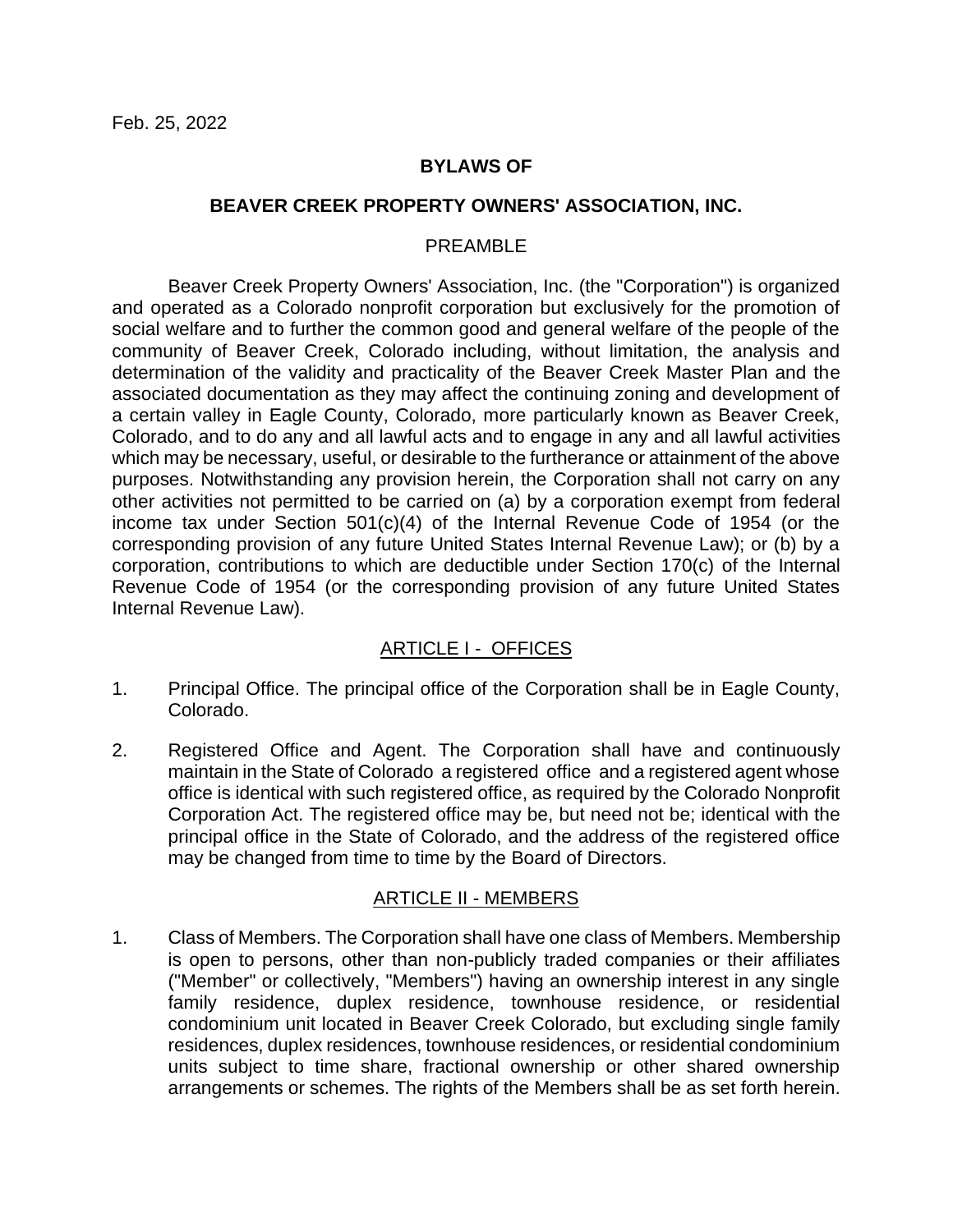Revised and Approved December 16, 2015

- 2. Voting Rights. Each Member shall be entitled to one vote on each matter submitted to a vote of the Members by the Board of Directors.
- 3. Termination, Expulsion or Suspension.
	- (a) No Member may be expelled or suspended and no membership may be terminated or suspended except as follows. The Member shall be given not less than fifteen days prior written notice of the expulsion, suspension or termination and the reasons therefore. The Member shall have an opportunity to be heard, orally or in writing, not less than five days before the effective date of the expulsion, suspension or termination by the Board of Directors. Written notice must be given personally or by first-class or certified mail sent to the last address of the Member shown on the corporation's records. Any proceeding challenging an expulsion, suspension or termination (including a proceeding in which defective notice is alleged) must be commenced within one year after the effective date of the expulsion, suspension or termination.
	- (b) Upon compliance with the provisions of Article Il, Section 3(a) above, (1) two-thirds of the members of the Board of Directors, may suspend or expel a Member for cause and (2) a majority of the members of the Board of Directors may terminate the membership of any Member who becomes ineligible for membership.
	- (c) The membership of a Member who fails to pay dues for the period fixed in Article XIII (was changed from X) of these Bylaws shall automatically be terminated and for said membership to be terminated it shall not be necessary to comply with the provisions of Article II, Section 3(a).
- 4. Resignation. Any Member may resign by filing a written resignation with the Secretary, but such resignation shall not relieve the Member so resigning of the obligation to pay any dues, assessments or other charges theretofore accrued and unpaid.
- 5. Reinstatement. Upon written request signed by a former Member and filed with the Secretary, the Board of Directors may, by the affirmative vote of two-thirds of the members of the Board, reinstate such former Member to membership upon such terms as the Board of Directors may deem appropriate.
- 6. Transfer of Membership. Membership in this corporation is not transferable or assignable.
- 7. Annual Meeting. An annual meeting of the Members shall be held at such time (in December) OMIT on such day and at such location as shall be established by the Board of Directors or the Executive Committee for the purpose of transactinsuch business as may come before the meeting. If the day fixed for the annual meeting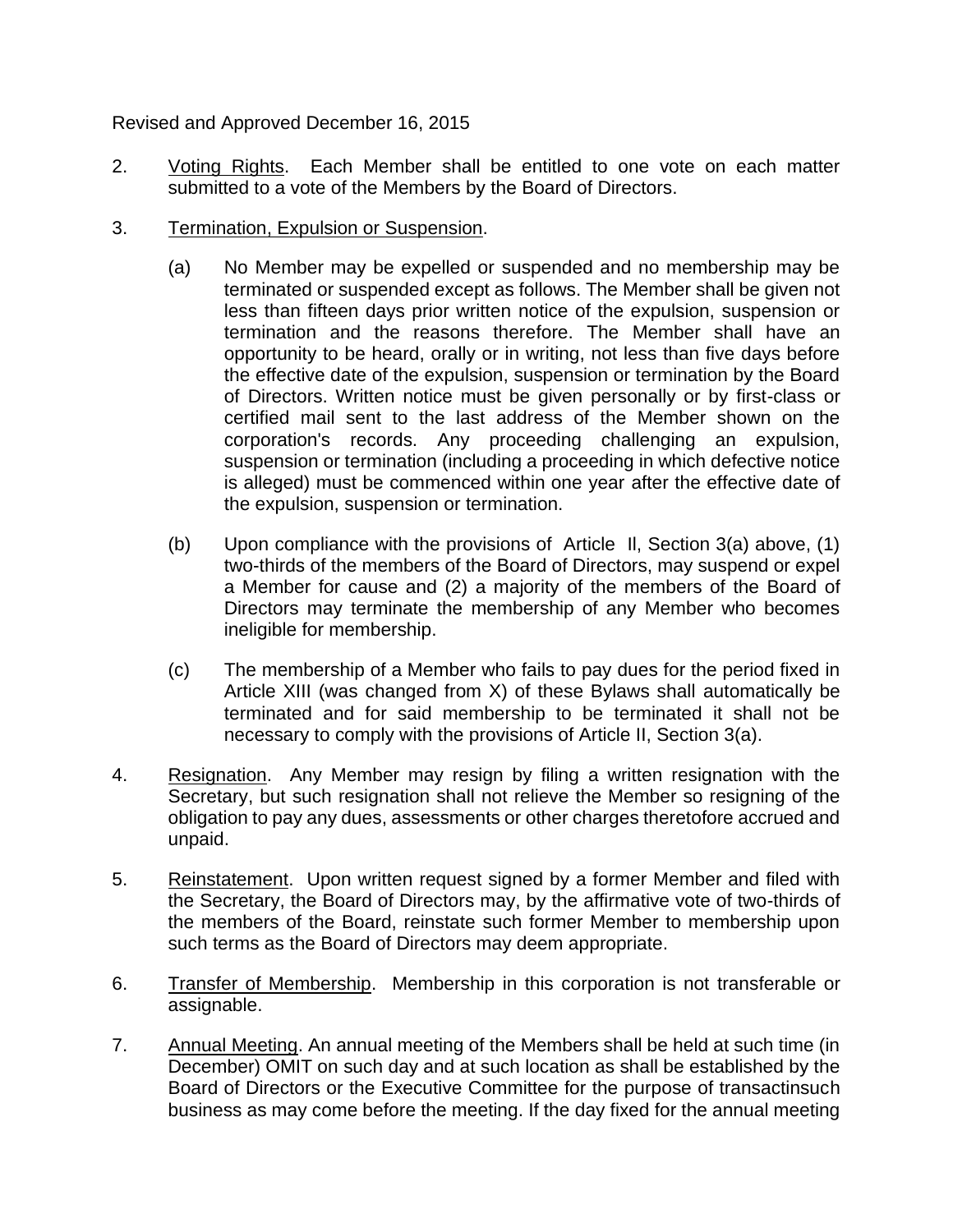shall be a legal holiday in the State of Colorado, such meeting shall be held on the next succeeding business day.

- 8. Special Meetings. Special meetings of the Members may be called by the President or the Board of Directors.
- 9. Place of Meeting. The Board of Directors may designate any place within Beaver Creek, Colorado, as the place of meeting for any annual meeting or for any special meeting called by the Board of Directors. If no designation is made or if a special meeting be otherwise called, the place of meeting shall be the registered office of the Corporation.
- 10. Notice of Meetings. Written notice stating the place, day and hour of any meeting of Members shall be delivered, either by mail or e-mail, to each Member entitled to vote at such meeting, not less than ten nor more than fifty days before the date of such meeting, by or at the direction of the President, or the Secretary, or the officers or persons calling the meeting. In case of a special meeting or when required by statute or by these by-laws, the purpose or purposes for which the meeting is called shall be stated in the notice. If mailed, the notice of a meeting shall be deemed to be delivered when deposited in the United States mail and addressed to the Member at his/hers address as it appears on the records of the corporation, with postage thereon prepaid.
- 11. Quorum. The Members holding a majority of the votes which may be cast at any meeting shall constitute a quorum at such meeting. If a quorum is not present at any meeting of Members, a majority of the Members present may adjourn the meeting from time to time without further notice.
- 12. Proxies. At any meeting of Members, a Member entitled to vote may vote by proxy executed in writing by the Member or by his/hers duly authorized attorney-in-fact. No proxy shall be valid after eleven months from the date of its execution, unless otherwise provided in the proxy.
- 13. Manner of Acting. A majority of the votes entitled to be cast on a matter to be voted upon by the Members present or represented by proxy at a meeting at which a quorum is present shall be necessary for adoption thereof unless a greater proportion is required by law or by these Bylaws.

### ARTICLE III - DIRECTORS

- 1. General Powers. The business and affairs of the Corporation shall be managed by a Board of Directors which shall exercise all of the powers of the Corporation, except as otherwise provided by Colorado law or the Articles of Incorporation of the Corporation.
- 2. Number. The number of Directors of this Corporation shall be fixed from time to time by resolution of the Board of Directors, but in no instance shall there be less than ten (10) Directors, nor more than thirty (30) Directors. No decrease in the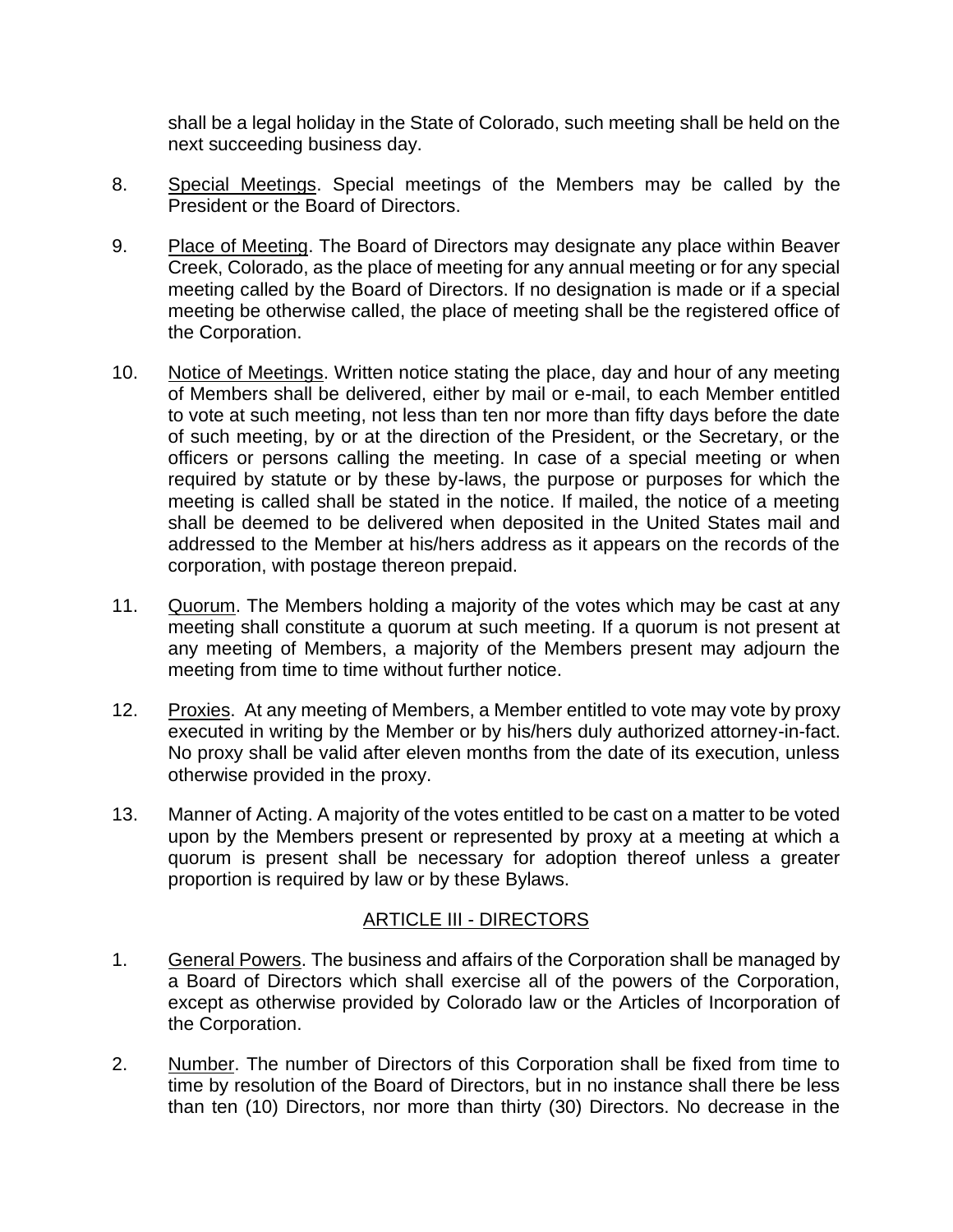number of Directors shall have the effect of shortening the term of any incumbent Director.

- 3. Qualification. Directors shall be natural persons of the age of eighteen years or older who need not be residents of the State of Colorado but who must be a Member of the Corporation. Each Director, however, shall continuously maintain an ownership interest in a single family residence, duplex residence, townhouse residence, or residential condominium unit located in Beaver Creek Colorado, but excluding single family residences, duplex residences, townhouse residences, or residential condominium units subject to time share, fractional ownership or other shared ownership arrangements or schemes. Provided however, in the event a Director transfers ownership interest in their Beaver Creek residence, such Director may remain a member of the Board of Directors in good standing if such Director provides a written unequivocal intention to the President of the Board of Directors to obtain a Beaver Creek residence within 180 days after such transfer of ownership interest. After expiration of 180 days, the Director may request an additional 180 days to obtain a new Beaver Creek residence by written request to the Board of Directors for approval of such additional extension. The Board of Directors shall have sole authority to approve or reject such request for an extension in its discretion.
- 4. Appointment/Election and Term. The Board of Directors shall be elected by a majority of the then constituted Board of Directors at the annual meeting of the Board of Directors. Directors shall be elected for a three year term unless they are elected to fill the vacancy pursuant to Article III, Section 8. In the event a Director is elected to fill a vacancy, his/her term shall be the unexpired term of his/ her predecessor in office. Each Director elected shall hold office until his/her successor shall be elected and shall qualify.
- 5. Resignation of Directors. Any Director may resign at any time by giving such written notice to the President or to the Secretary, and acceptance of such resignation shall not be necessary to make it effective unless the notice so provides.
- 6. Removal of Directors. Any Director who is absent for three consecutive meetings of the Board of Directors, shall automatically be removed from office. Provided, however, if an absence is excused by the President or the Board of Directors, it shall not be considered an absence for the purposes of this Article 111, Section 7. Absences may be excused for the following reasons:
	- (a) The Director is traveling at the time of the meeting, and it would be impossible or impractical to participate by electronic means.
	- (b) The Director is incapacitated.
	- (c) The Director has a conflicting event.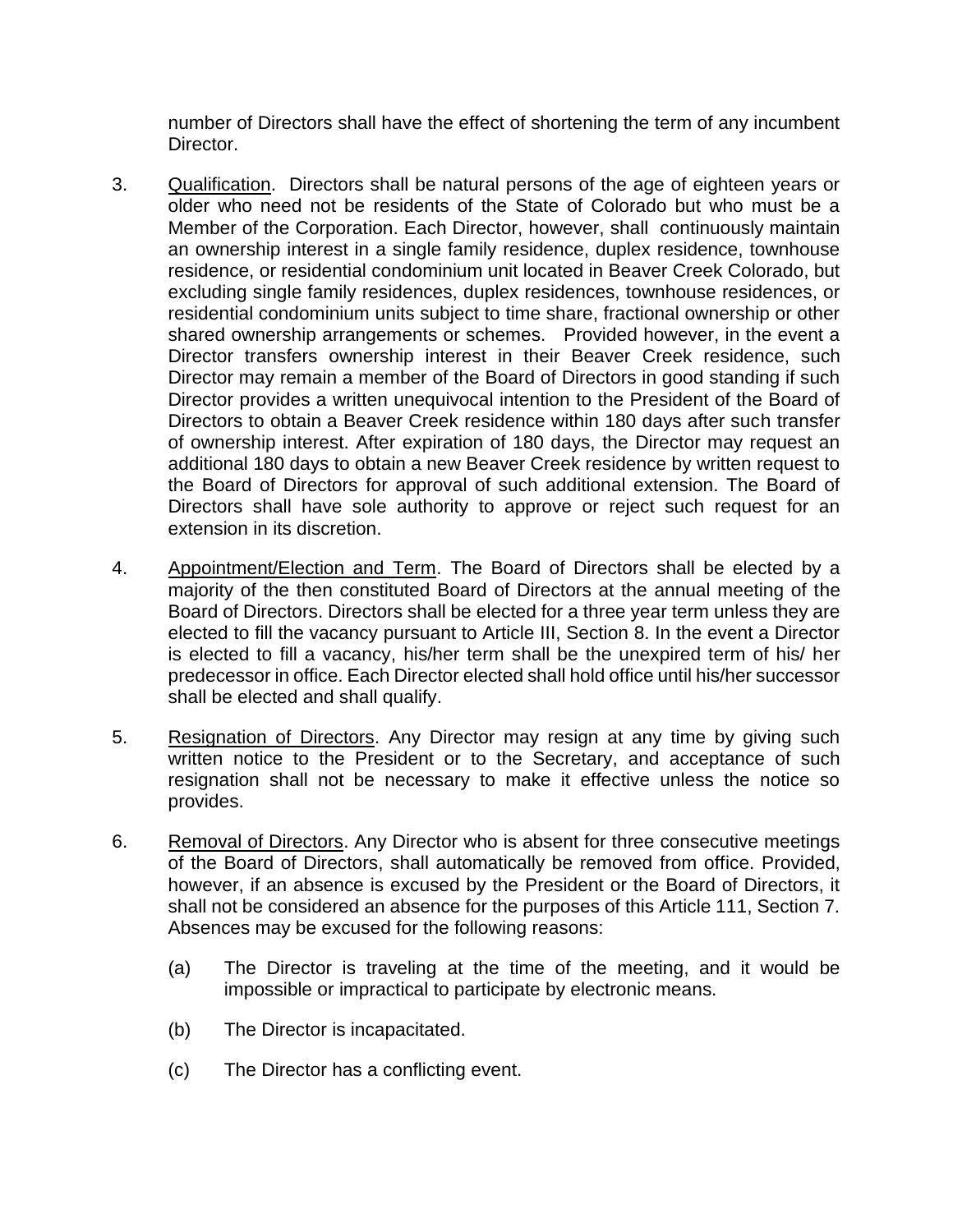- (d) Furthermore, in order for a Director to be excused from a meeting, the Director must communicate his/her request via email to the President and Vice President/Secretary prior to that meeting. Attendance will be noted on the meeting minutes, along with excused absences, and unexcused absences. It is the responsibility of each Director to check the meeting minutes and notify the Vice President/ Secretary if there is an error in the attendance record according to the meeting minutes. It is the responsibility of the Vice President/Secretary to make any corrections to the attendance record in the minutes.
- 7. Vacancies. Any vacancy occurring of the Board of Directors and any Directorship to be filled by reason of an increase in the size of the Board of Directors shall be filled by the affirmative vote of a majority of the remaining Directors. A Director elected to fill a vacancy shall hold office during the unexpired term of his/her predecessor in office. A Director elected to fill a position resulting from an increase in the board of Directors shall hold office until his/her successor shall have been elected and qualified.
- 8. Meetings. The President, the Board of Directors or the Executive Committee may, by resolution, establish a date, time and location for an annual meeting and additional regular meetings of the Board of Directors. Special meetings of the Board of Directors, or the Executive Committee designated by the Board of Directors, may be called by the President or any three (3) members of the Board of Directors.
- 9. Participation by Electronic Means. Any members of the Board of Directors or any committee designated by such Board may participate in a meeting of the Board of Directors or committee by means of telephone conference or similar communications equipment by which all persons participating in the meeting can communicate with each other at the same time. Such participation shall constitute presence in person at the meeting.
- 10. Notices Annual Meeting and Additional Regular Meetings. Notice of the annual or additional regular meetings of the Board, stating the date, hour and place of such meeting, shall be given to each member of the Board of Directors by the Secretary, the President or such other person selected by the President. Such notice must be given at least ten (10) days before the meeting by written notice delivered personally or sent by mail, facsimile, email or telegram to each Director at his/hers address as shown by the record of the Corporation. If mailed, such notice shall be deemed to be delivered when deposited in the United States mail in a sealed envelope so addressed, with postage thereon prepaid and certified with return receipt requested. If notice is given by facsimile, such notice shall be deemed to be delivered when the facsimile has been sent by facsimile transmission. If notice is given by email, such notice shall be deemed to be delivered when the email has been sent by internet transmission. If notice is given by telegram, such notice shall be deemed to be delivered when the telegram is delivered to the telegraph company.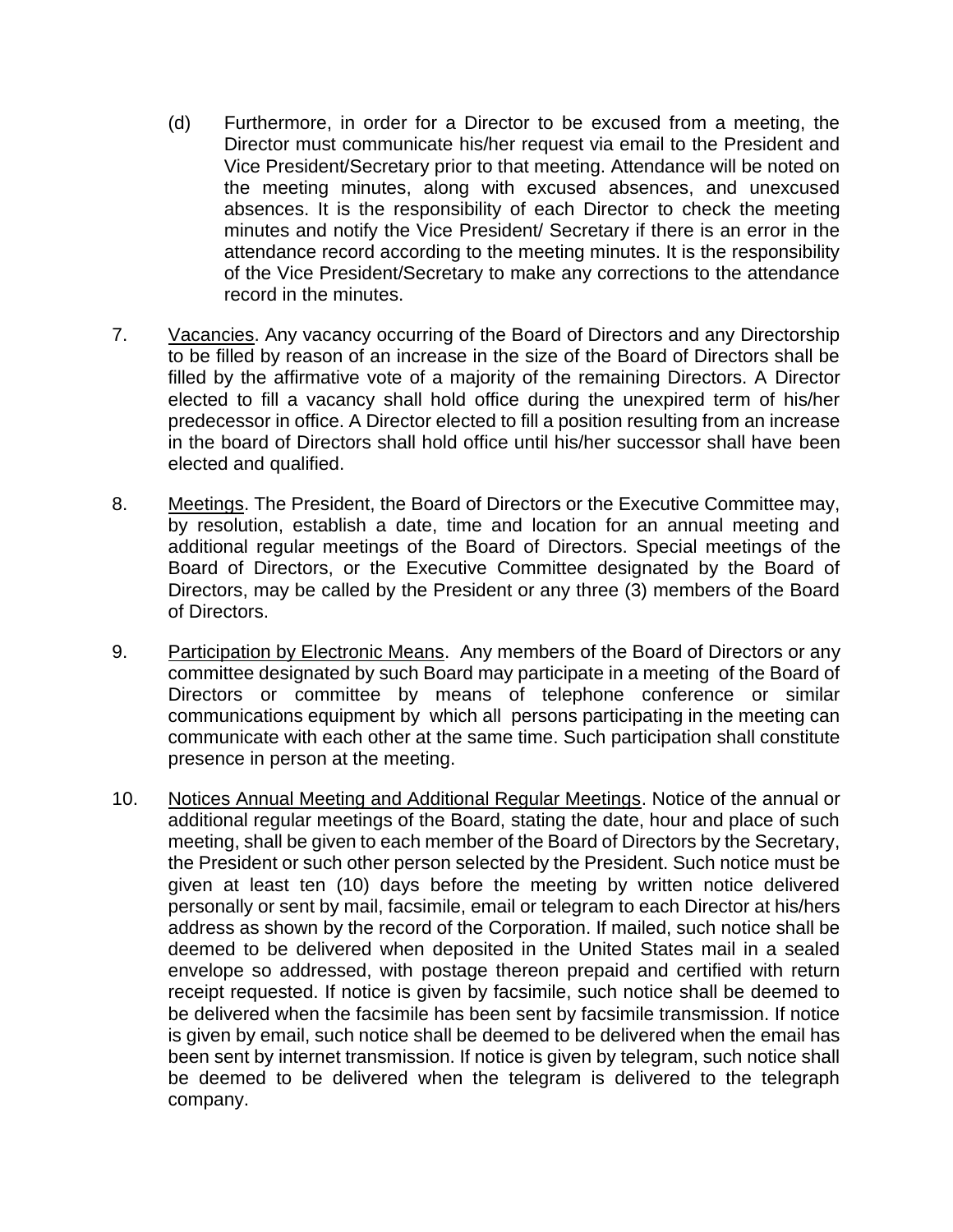- 11. Notices Special Meetings. Notice of any special meeting of the Board called by the President or any three (3) members of the Board, stating the date, hour and place of such meeting, shall be given to each member of the Board of Directors by the Secretary, the President or the members of the Board calling the meeting. Such notice must be given at least three (3) days before the meeting by written notice delivered personally or sent by mail, facsimile, email or telegram to each Director at his/hers address as shown by the record of the Corporation. If mailed, such notice shall be deemed to be delivered when deposited in the United States mail in a sealed envelope so addressed, with postage thereon prepaid and certified with return receipt requested. If notice is given by facsimile, such notice shall be deemed to be delivered when the facsimile has been sent by facsimile transmission. If notice is given by email, such notice shall be deemed to be delivered when the email has been sent by internet transmission. If notice is given by telegram, such notice shall be deemed to be delivered when the telegram is delivered to the telegraph company.
- 12. Waiver. A written waiver of notice signed by a Director entitled to notice, whether before, at or after the time stated herein, shall be equivalent to the giving of notice. Attendance of a Director at a meeting constitutes waiver of notice of such meeting, except where a Director attends a meeting for the express purpose of objecting to the transaction of any business because the meeting is not lawfully called or convened.

13. Quorum. A majority of the Directors entitled to vote at the time of a meeting shall constitute a quorum for the transaction of business at that meeting of the Board of Directors; but if less than a majority of the Directors entitled to vote at the time of the meeting are present at said meeting, a majority of the Directors present may adjourn the meeting from time to time without further notice. The act of a majority of the Directors entitled to vote, present at any meeting at which a quorum is present, shall be the act of the Board of Directors, except as otherwise specifically required by law.

14. Proxies. For the purposes of determining a quorum with respect to a particular proposal, and for the purposes of casting a vote for or against a particular proposal, a Director shall be deemed to be present at a meeting and to vote if the Director has granted a signed written proxy to another Director who is present at the meeting, authorizing said Director to cast the vote that is directed to be cast by the written proxy with respect to a particular proposal that is described with reasonable specificity in the proxy. Any such proxy may be received by the Corporation by electronically transmitted facsimile, email or other form of wire or wireless communication providing the Corporation with a complete copy of the proxy, including a copy of the signature on the proxy.

15. Action by Directors without a Meeting. Any action required to, or which may be taken at a meeting of the Board of Directors, the Executive Committee of the Board of Directors, or other committees of the Board of Directors may be taken without meeting if the following conditions are complied with:

Each and every member of the Board of Directors, the Executive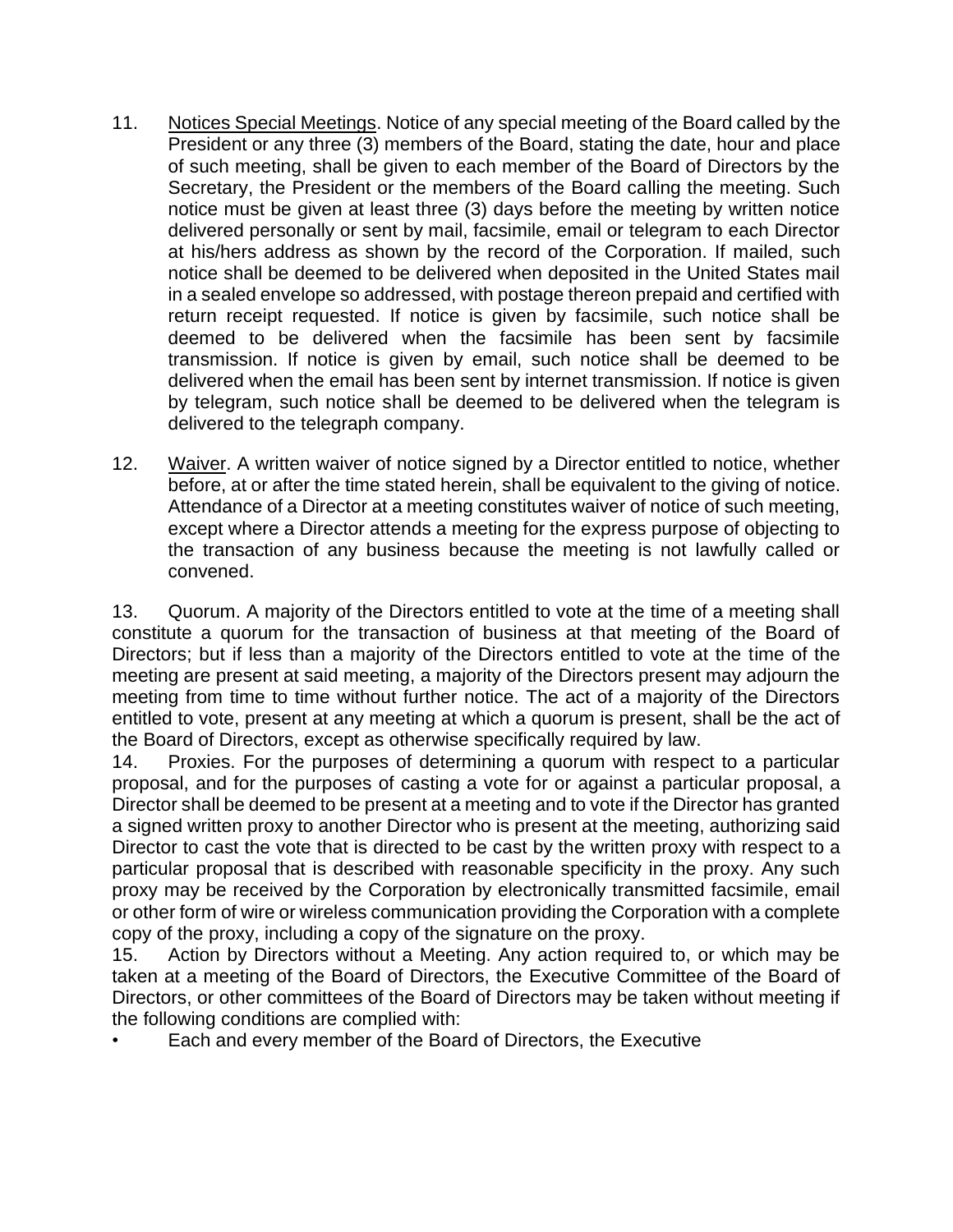Committee of the Board of Directors, or other committees of the Board of Directors, (1) votes for such action; or (2) waives the right to demand that a meeting be held and votes against such action or abstains from voting;

The affirmative vote for such action equals or exceeds the minimum number votes that would be necessary to take such action at a meeting at which all of the members then in office of the Board of Directors, the Executive Committee of the Board of Directors, or other committees of the Board of Directors, as is applicable, were present and voted;

The action taken shall be described in writing and signed by all members of the Board of Directors, the Executive Committee of the Board of Directors, or other committees of the Board of Directors and not revoked as permitted pursuant to Article III, Section 16 (d) below; and

The action by a member of the Board of Directors, the Executive Committee of the Board of Directors, or other committees of the Board of Directors is not revoked in a writing signed and dated by that member and received by the Corporation prior to the Corporation receiving the last writing necessary to the action.

16. Applicability of Uniform Electronic Transaction Act. The Uniform Electronic Transaction Act, Section 24-71.3-101, et seq., Colorado Revised Statutes, as amended from time to time, is applicable to actions by members of the Board of Directors of the Corporation in regard to Actions by Directors without a Meeting pursuant to Article III, Section 15 above.

• An Action by Directors Without a Meeting as set forth above in Article III, Section 15 shall be considered a "Transaction" as defined in Section 24-71.3-102(16) of Colorado Revised Statutes, as amended from time to time.

• Pursuant to Section 24-71.3-107, Colorado Revised Statutes, the writing required by Article III, Sections 15 (c) and (d) above may be in the form of an Electronic Record as defined in Section 24-71.3-102(7), Colorado Revised Statutes and the requirement that the writing be signed as set forth in Article III, Sections 15 (c) and (d) may be in the form of an Electronic Signature as defined in Section 24-71.3-102(8), Colorado Revised Statutes.

17. Compensation. Directors shall not receive compensation for services rendered. However, by resolution of the Board of Directors or the Executive Committee of the Board of Directors, Directors may be reimbursed for any expenses incurred in the furtherance of the purposes of the Corporation. Any such payment of reimbursement of expenses for personal services shall be limited to payments which are reasonable and necessary to carry out the exempt purpose of the Corporation and are not excessive in amount.

18. Conflict of Interest. Any Director who fails to annually execute, sign and deliver to the Corporation the conflict of interest document as provided in Article VI (change to IX), may be removed as a Director by a vote of a majority of the Directors.

19. No Implied Authority of Directors. No member or members of the Board Directors shall act or purport to act on behalf of the Board of Directors or the Corporation unless authorized to do so in accordance with these Bylaws.

20. All Directors shall be required to serve as a member of at least one standing committee described in article V a) through h).

ARTICLE IV-OFFICERS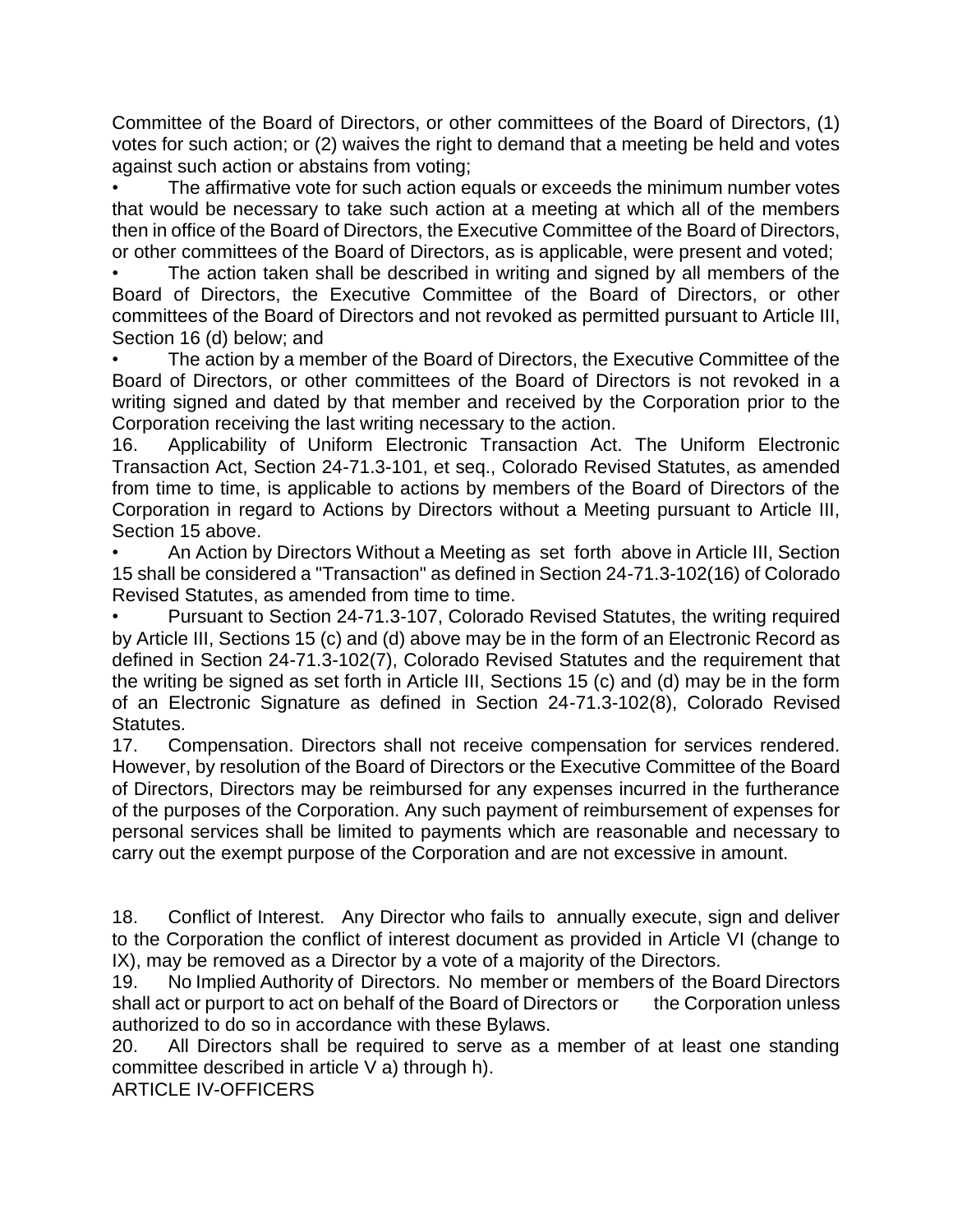1. Officers. The Officers of the corporation shall be a President, Vice President/Treasurer, Vice President/Secretary and such other Officers as may be elected in accordance with the provisions of this Article. The Board of Directors may elect such other Officers, including one or more Assistant Secretaries and one or more Assistant Treasurers, as it shall deem desirable, such Officers to have the authority and perform the duties prescribed, from time to time, by the Board of Directors. Any two or more offices may be held by the same person, except the office of President.

2. Electio n an d Ter m o f Office. The Officers of the Corporation shall be elected by the Board of Directors at the regular annual meeting of the Board of Directors. If the election of Officers shall not be held at such meeting, such election shall be held as soon thereafter as conveniently may be occur. Each Officer of the Corporation shall be a Member. New offices may be created and filled at any meeting of the Board of Directors. Officers shall serve a two-year term. Notwithstanding the forgoing sentence, there shall be no limitation on the number of two year terms a Member may annually be elected to serve. Each Officer shall hold office until his/her successor shall have been duly elected and qualified.

3. Removal and Resignation. Any Officer elected by the Board of Directors, may be removed by a vote of two-thirds (2/3) of the Directors whenever in its judgment the best interests of the Corporation would be served thereby. Any Officer may resign as an Officer at any time by giving written notice of his/her resignation to the President or Secretary, and acceptance of such resignation shall not be necessary to make it effective, unless the notice so provides. Any vacancy occurring in any office shall be filled by a majority of the Directors for the unexpired portion of the term.

4. President. The President shall be the principal executive Officer of the Corporation and the Board's representative in the active management of the Corporation. The President shall be an ex-officio voting member of the Board of Directors. The President shall be given the necessary authority and responsibility to operate the Corporation in all of its activities; subject only to such policies as

may be issued by the Board or by the committees of the Board to which the Board has delegated such responsibility. The President shall act as the duly authorized representative of the Board in all matters in which the Board has not formally designated some other person to so act. Except as otherwise provided in these Bylaws, or by specific directive of the Board, the authority and responsibility of the President shall include, but shall not be limited to:

a) Carrying out all policies established by the Board and advising on the formation of these policies;

b) Signing documents on behalf of the Corporation that legally bind the Corporation with the approval and at the direction of the Board of Directors;

(c) Preparing annual operating and capital budgets, showing expected revenues, expenditures and capital outlay as required by the Board and such other periodic and special financial reports as may be required by the Board;

(d) Selecting, employing, controlling and discharging employees and developing and maintaining personnel policies and practices for the Corporation;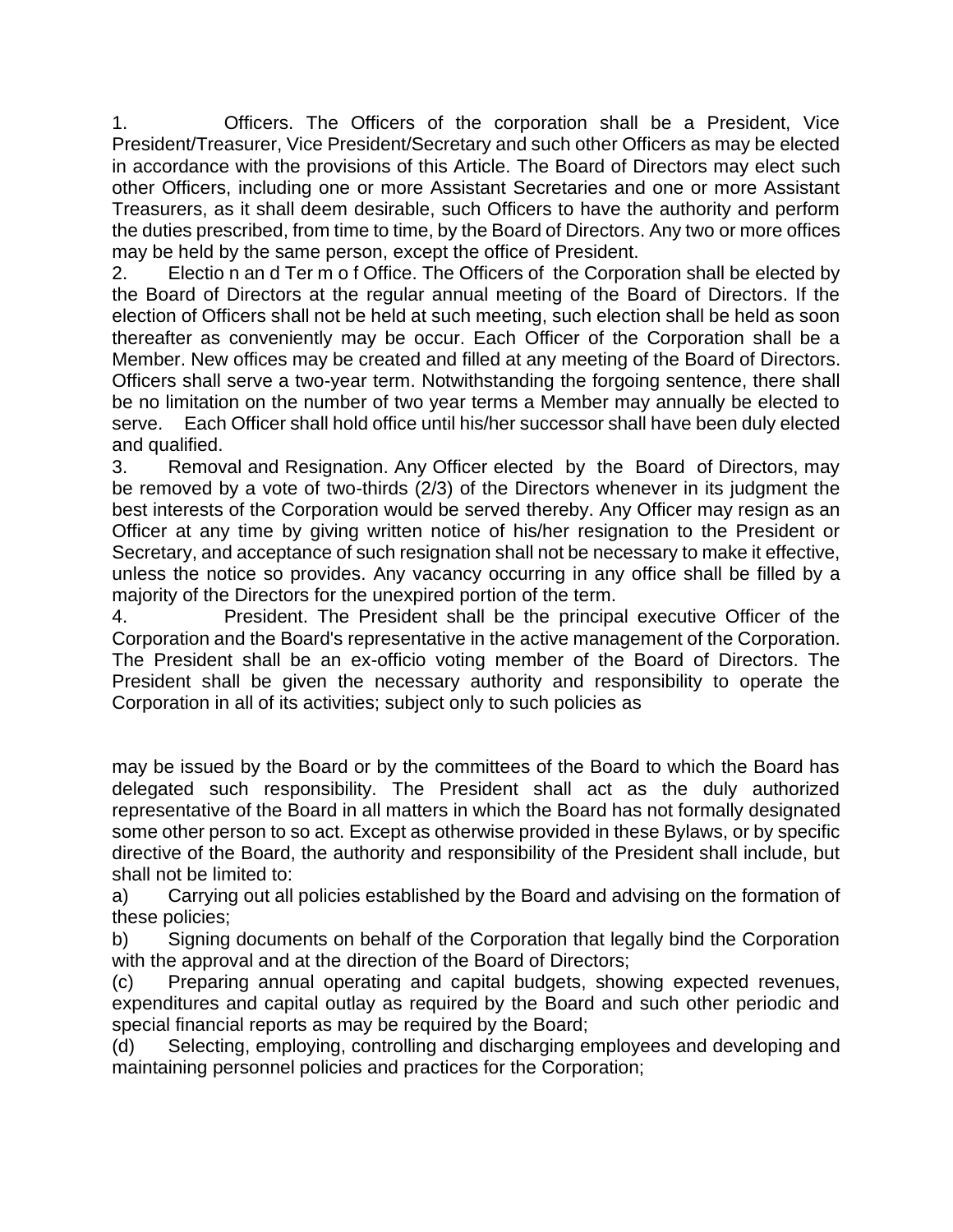(e) Supervising the Corporation's business affairs to ensure that funds are collected and expended reasonably and efficiently;

(f) Attending all meetings of the Board and serving on committees thereof as appropriate or as directed by the Board;

(g) Serving as the liaison and channel of communications between the Board and all other components of the Corporation;

(h) Preparing a plan for the achievement of the Corporation's specific objectives and periodically reviewing and evaluating that plan;

(i) Representing the Corporation in an official capacity in its relationships with other similar organizations and groups and otherwise with government, business and civic organizations, local, regional and national; Presiding at all meetings of the Board of Directors;

(j) Having general supervision of the affairs of the Corporation, subject to the direction and control of the Board of Directors;

(k) Seeing that all orders and resolutions of the Board of Directors are carried into effect;

(l) Being a non-voting member of all committees, except the Executive Committee of which the President shall be a voting member;

(m) Being Chairperson of the Executive Committee and appointing chairpersons of all other committees, unless the Board of Directors or Executive Committee determines otherwise in a particular case; and

(n) Performing all duties and responsibilities incident to the office of President and such other duties as may be prescribed by the Board of Directors from time to time.

5. Vice President/Treasurer In the absence of the President or in the event of his/her inability or refusal to act, the Vice President/Treasurer shall perform the duties of the President, and when so acting, shall have all the powers of and be subject to all the restrictions upon the President.

If required by the Board of Directors, the Vice President/Treasurer shall give a bond for the faithful discharge of his/her duties in such sum and with such surety or sureties as the Board of Directors shall determine. The Treasurer shall have control of the funds and the care and custody of all stocks, bonds, and other securities owned by the Corporation and shall be responsible for the preparation and filing of tax returns. He/she shall receive all funds paid to the Corporation and shall have authority to give receipts and vouchers, to sign and endorse checks in his/her name and on its behalf. He/she shall also keep full and accurate record of the receipts and disbursements, and shall deposit all funds and other valuable effects in the name and to the credit of the Corporation in such depositories as shall be designated by the Board of Directors. He/she shall perform such other duties and have such other powers as are appropriate and customary for the office of Vice President/Treasurer as the Board of Directors President or the Executive Committee may prescribe from time to time. The Corporation may hire such employees or independent contractors as it deems appropriate and delegate to such employees or independent contractors such of the duties of the Vice President/Treasurer as the Corporation deems appropriate.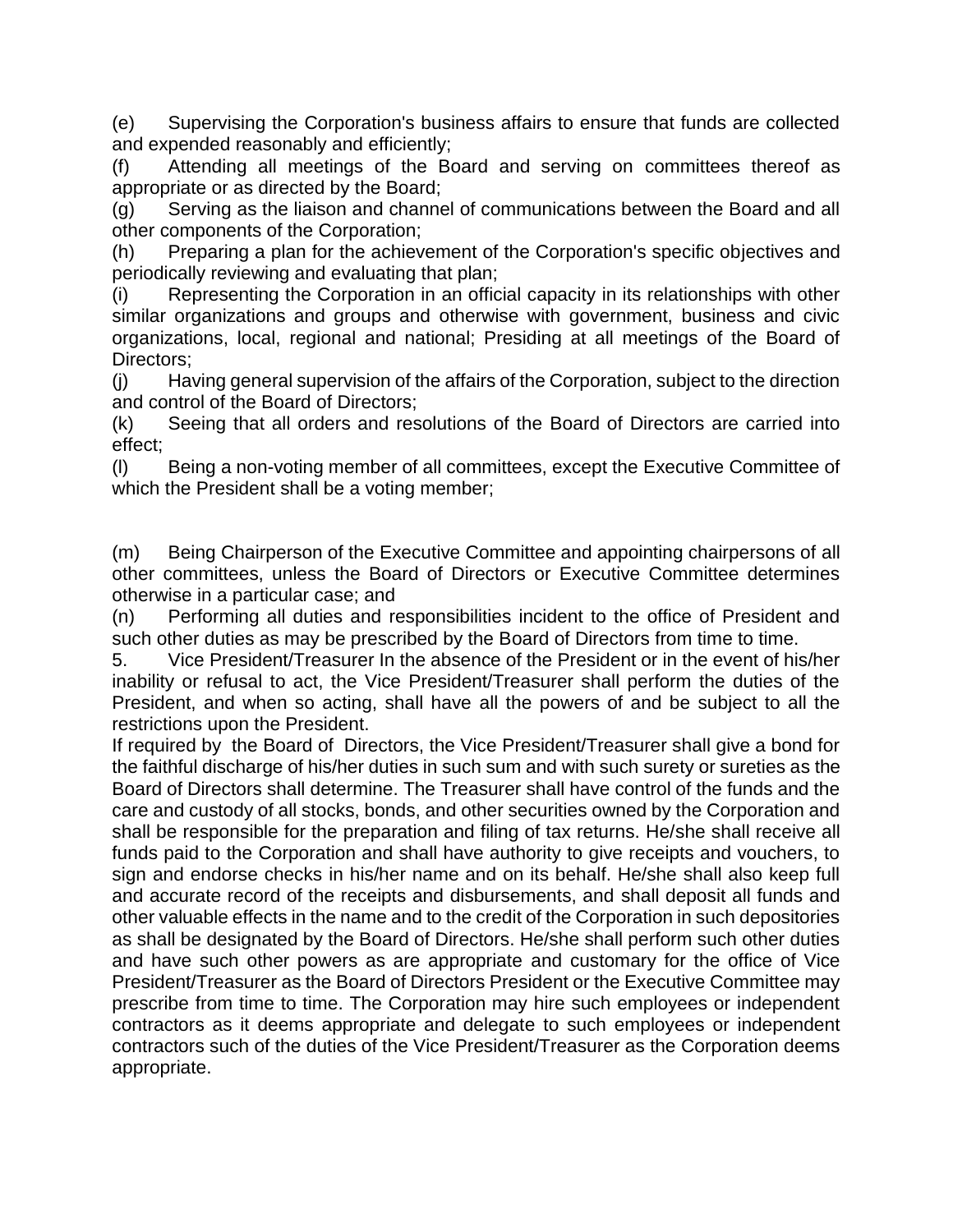6. Vice President/ Secretary The Vice President/ Secretary shall give, or cause to be given, notice of all regular and special meetings of the Board of Directors, keep the minutes of such meetings, have charge of the corporate seal, be responsible for the maintenance of the website of the corporation and all corporate records and files and the preparation and filing of

reports to governmental agencies (other than tax returns), have authority to affix the corporate seal to any instrument so requiring (and, when so affixed, it may be attested by his/her signature), and perform such functions and duties as are appropriate and customary for the office of Vice President/Secretary as the Board of Directors, President or the Executive Committee may prescribe from time to time.

7. Assistan t Secretaries, Assistan t Treasurer s and Support I f required by the Board of Directors, the Assistant Treasurers shall give

bonds for the faithful discharge of their duties in such sums and with such sureties as the Board of Directors shall determine. The Assistant Treasurers and Assistant Secretaries, in general, shall perform such duties as shall be assigned to them by the Treasurer, the Secretary, the President or the Board of Directors.

8. Compensation The President, the Vice President//Treasurer, Vice President/ Secretary, Assistant Secretaries and Assistant Treasurers shall not receive compensation for services rendered. By resolution of the Board of Directors or the Executive Committee of the Board of Directors, however, Officers may be reimbursed for any expenses incurred in the furtherance of the purposes of the Corporation. Any such payment or reimbursement of expenses for personal services shall be limited to payments which are reasonable and necessary to carry out the exempt purpose of the Corporation and are not excessive in amount.

9. Other Employees The Corporation may hire such employees or independent contractors as it deems appropriate and delegate to such employees or independent contractors such of the duties of the Vice President/Treasurer or Vice President/Secretary as the Corporation deems appropriate.

ARTICLE V — COMMITTEES

1. Executive Committee. There shall be an Executive Committee.

(a) Composition. The Executive Committee shall be comprised of the President, immediate past President, (DELETE) Vice President/Secretary, Vice President/Treasurer of the Corporation, immediate past President and five (5) other members of the Board of Directors which, the Board of Directors, by resolution adopted by a majority of the Directors in office, shall designate and appoint from among its members. Among the factors that the Board of Directors may consider in designating the five (5) other members is creating an Executive Committee which is geographically diverse throughout Beaver Creek. Only members of the Board of Directors who are physically present in residence in Beaver Creek not less than three months each calendar year shall eligible to serve on the Executive Committee.

(b) Power. This Executive Committee shall have authority of the Board of Directors; provided, however, that the Executive Committee shall not have the authority of the Board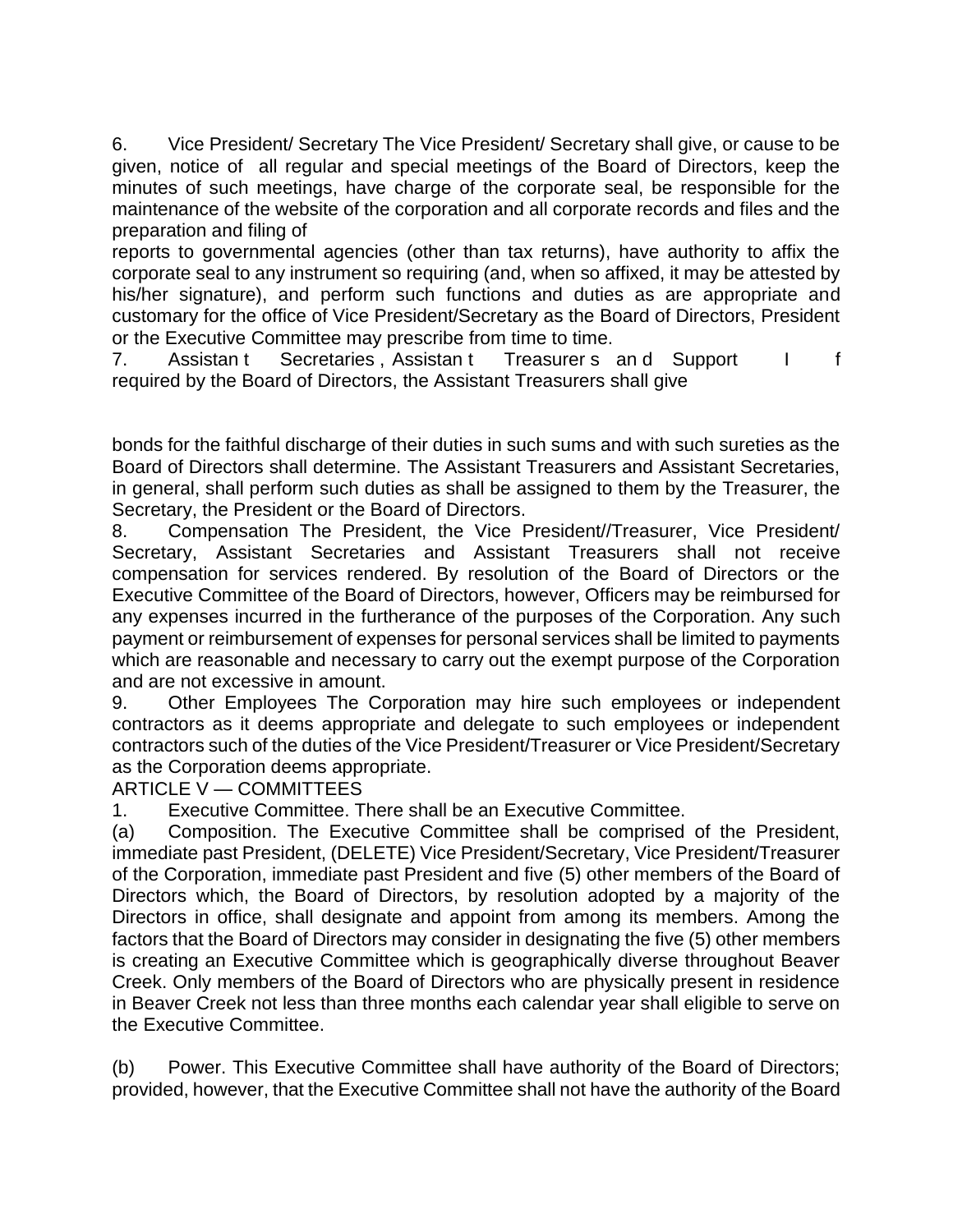of Directors in reference to adopting, amending, altering, or repealing these Bylaws; electing, appointing, or removing any member of such Executive Committee or any Officer or Director of the Corporation; amending or restating the articles of incorporation; adopting a plan of merger or consolidation with another corporation; authorizing the sale, lease, exchange, mortgage, or other disposition of all or substantially all of the property

and assets of the Corporation; authorizing the voluntary dissolution of the Corporation or revoking proceedings thereof; adopting a plan for the distribution of the assets of the Corporation; or amending, altering, or repealing any resolution of the Board of Directors which by its terms provides that it shall not be amended, altered, or repealed by such Executive Committee. The designation and appointment of any such Executive Committee and the delegation thereto of authority shall not operate to relieve the Board of Directors, or any individual Director, of any responsibility imposed upon it or him/her by law.

(c) Term of Office. Each member of the Executive Committee shall continue as such until the next annual meeting of the Board of Directors and until his/her successor is appointed, unless the Executive Committee shall be sooner terminated, or unless such member be removed from such Executive Committee, or unless such member shall cease to qualify as a member thereof.

(d) Committee Chairperson. The President shall serve as Chairperson of the Executive Committee.

(e) Vacancies. Vacancies in the membership of the Executive Committee may be filled by the Board of Directors.

(f) Quorum. U n l e s s o t h e r w i s e p r o v i d e d i n t h e r e s o l u t i o n of the Board of Directors designating the Executive Committee, a majority of the whole Committee shall constitute a quorum and the act of a majority of the members present at a meeting at which quorum is present shall be the act of the Committee.

(g) Rules. The Executive Committee may adopt rules for its own government (change to governance) not inconsistent with these Bylaws, as amended from time to time, or with rules adopted by the Board of Directors.

2. Other Committees.

(a) C o m p o sition. The reshall be the standing committees described below in Sections (a) through (d) changedand such other committees as may be appointed by a resolution adopted by the Board of Directors or in a resolution of the Executive Committee subject to ratification by the Board of Directors. Unless stated otherwise in said resolutions, the Board of Directors shall ratify the appointments a chairperson of all standing and other committees appointed pursuant to this Article IV (CHANGE TO V), Section 2(a) and the chairperson shall appoint the members of his committee which may but need not be, members of the Board of Directors unless otherwise provided below. There shall be a minimum of three (3) members, including any chairperson(s), of each committee. Any member thereof may be

removed by the persons authorized to appoint such members whenever in their judgment the best interests of the Corporation shall be served by such removal.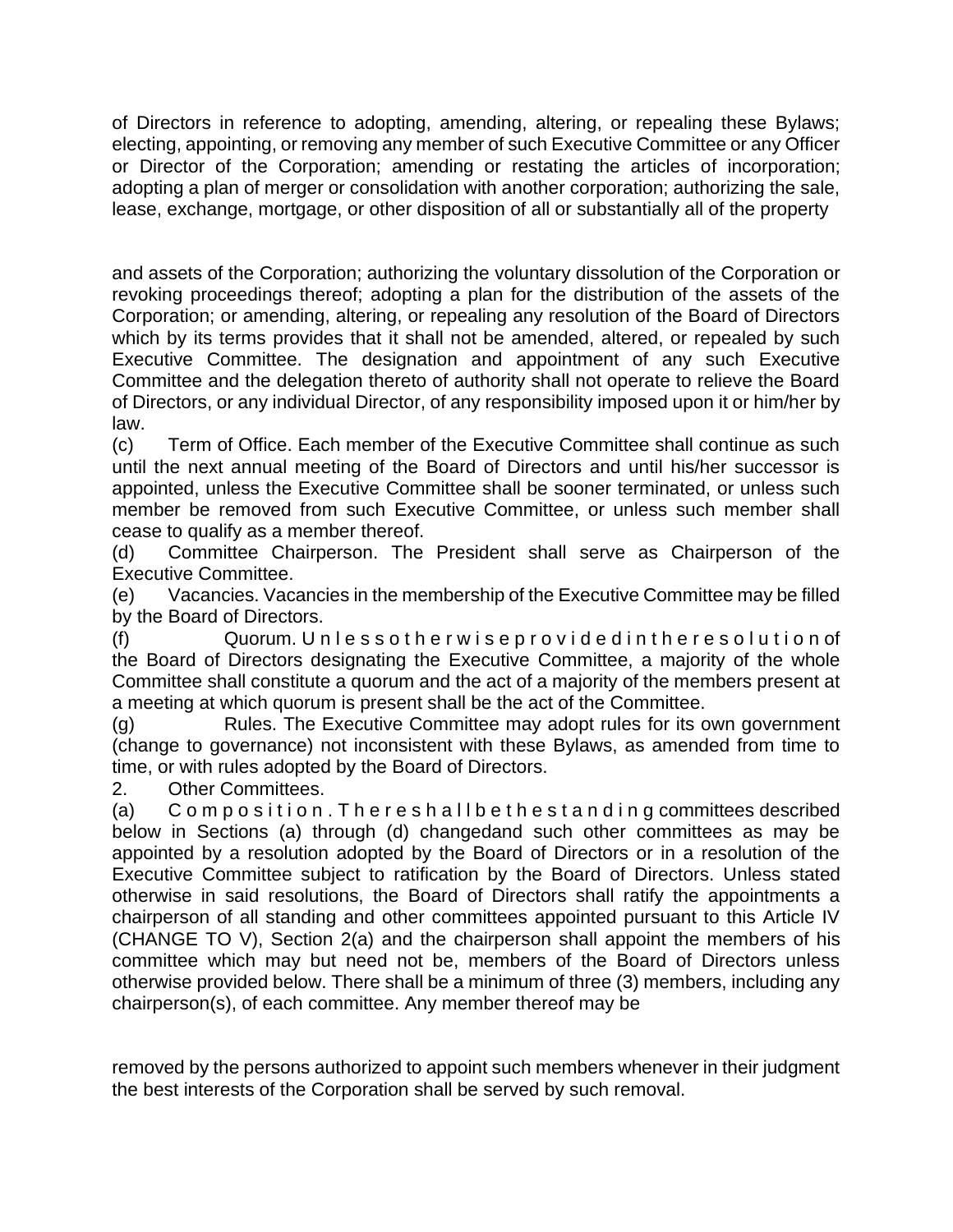(b) Resor t Activitie s & Event s Change to (Communications) Committee . The purpose of the Resort Activities & Events (Communications) Committee shall be to serve as a liaison among the Board of Directors, the Beaver Creek Resort Company, and Vail Resorts regarding the Beaver Creek activities and operations such as, but not limited to, winter ski mountain operations, summer golf and tennis, and Resort Company, Vilar Center for the Arts, and Beaver Creek Club events.

(c) Nominating Committee. T h e m e m b e r s o f t h e Nominating Committee shall be members of the Board of Directors. The Board of Directors shall appoint the chairperson and the other members of the Nominating Committee. The purpose of the Nominating Committee shall be to solicit and recommend to the Board of Directors persons to serve as members of the Board of Directors and Officers of the Corporation.

(d) Membershi p Committee. T h e p u r p o s e o f t h e Membership Committee shall be to attract membership and to keep the Members of the Corporation informed of pertinent information regarding the Corporation and issues affecting Beaver Creek.

(e) Social Committee. The purpose of the social committee shall be to organize such activities and social events for the benefit of all Members and non member owners of real property in Beaver Creek as are approved by the Board of Directors.

(f) Bylaws Committee. The purpose of the Bylaws Committee shall periodically review the Bylaws of the Corporation to conform to the current operating practices of the Corporation, the Board of Directors and the committees of the Corporation, and in consultation with Corporation's legal counsel, propose amendments to comply with appropriate state and federal laws and regulations applicable to the Corporation.

(g) Financial Oversight Committee. The purpose of the Financial Oversight Committee shall be to review and evaluate periodic financial statements of the Beaver Creek Resort Company, Beaver Creek Metro District, and any other governmental, quasi governmental or private entity which may have an effect on the property owners of Beaver Creek. The Financial Oversight Committee chairman shall be a member of the Board. The Financial Oversight Committee may meet with officers, directors, or managers

of the entities under review in order to obtain clarification of information provided.

(h) Governance Committee. The purpose of the Governance Committee shall be to carry out the responsibilities set forth in Article VI of these Bylaws and Governance Policies adopted pursuant hereto.

(i) Term of Office . Each member of a committee shall continue as such until the next annual meeting of the Board of Directors and until his/her successor is appointed, unless the committee shall be sooner terminated, or unless such member be removed from such committee, or unless such member shall cease to qualify as a member thereof.

(j) Vacancies. Vacancies in the membership of any committee except the Executive Committee may be filled by the President of the Corporation.

(k) Quorum. U n l e s s o t h e r w i s e p r o v i d e d i n a r e s o l u t i o n of the Board of Directors, a majority of the whole committee shall constitute a quorum and the act of a majority of the members present at a meeting at which a quorum is present shall be the act of the committee.

(l) Rules. Each committee may adopt rules for its own government not inconsistent with these Bylaws or with rules adopted by the Board of Directors.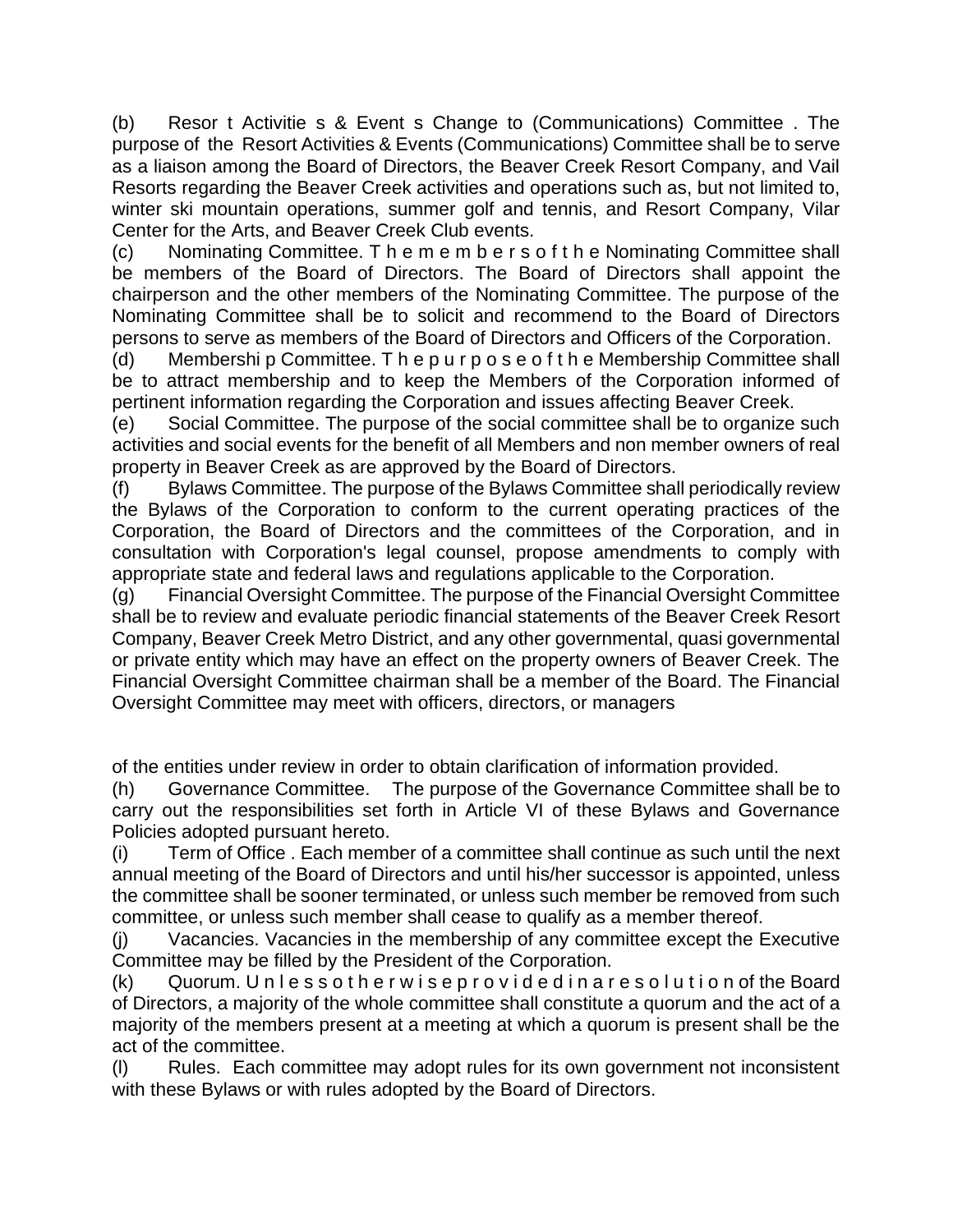3. Authority of Committee Members. If any Committee of the Corporation has one or more members thereof who are entitled to vote on Committee matters who are also not then Directors, such Committee may not exercise any power or authority reserved to the Board of Directors in the Colorado Revised Non-Profit Corporation Act.

ARTICLE VI — GOVERNANCE POLICIES

1. The Board of Directors or the Executive Committee shall adopt the following governance policies ("Governance Policies"):

(a) A Document Retention/Destruction Policy that specifies procedures for retention, protection and destruction of corporate documents.

(b) A Whistle Blower policy that protects Directors, Officers, Employees, Independent Contractors and Volunteers who report suspected improper behaviors from retaliation.\

(c) A Conflict of Interest Policy which includes, but is not limited to, the

execution by all Directors annually of a conflicting Interest transaction Acknowledgement and the obligation of Directors to disclose any conflict of interest. Such form must be signed and delivered to the Secretary no later than March 31st of each year. A member shall be suspended after that date until such form is submitted to the Secretary.

(d) Such other policies pertaining to the governance of the Corporation as the Board of Directors or Executive Committee shall direct.

2. The Governance Committee shall implement the Governance Policies, administer the Governance Policies, and shall recommend to the Board of Directors or the Executive Committee changes to the Governance Policies. The chairperson of the Governance Committee shall be the Governance Policies Compliance Officer who shall have the duties specified in the Governance Policies.

ARTICLE VII — DOCUMENT RETENTION AND DESTRUCTION POLICY

1. Purpose. In accordance with the Sarbanes-Oxley Act, which makes it a crime to alter, cover up, falsify, or destroy any document with the intent of impeding or obstructing any official proceeding, this policy proves for the systematic review, retention, and destruction of documents received or created by the Corporation in connection with the transaction of the Corporation's business. This policy covers all records and documents, regardless of physical form, contains guidelines for how long certain documents should be kept, and how records should be destroyed (unless under a legal hold). The policy is designed to ensure compliance with federal and state laws and regulations, to eliminate accidental or innocent destruction of records, and to facilitate the Corporation's operations by promoting efficiency and freeing up valuable storage space.

2. Document Retention. The Corporation follows the document retention procedures outlined below. Documents that are not listed, but are substantially similar to those listed in the schedule will be retained for the appropriate length of time.

## (a) Corporate Records

Annual Reports Permanent

Articles of Incorporation Permanent Board Meeting and Board Committee Minutes Permanent Board Policies/Resolutions Permanent

Bylaws Permanent

Fixed Asset Records Permanent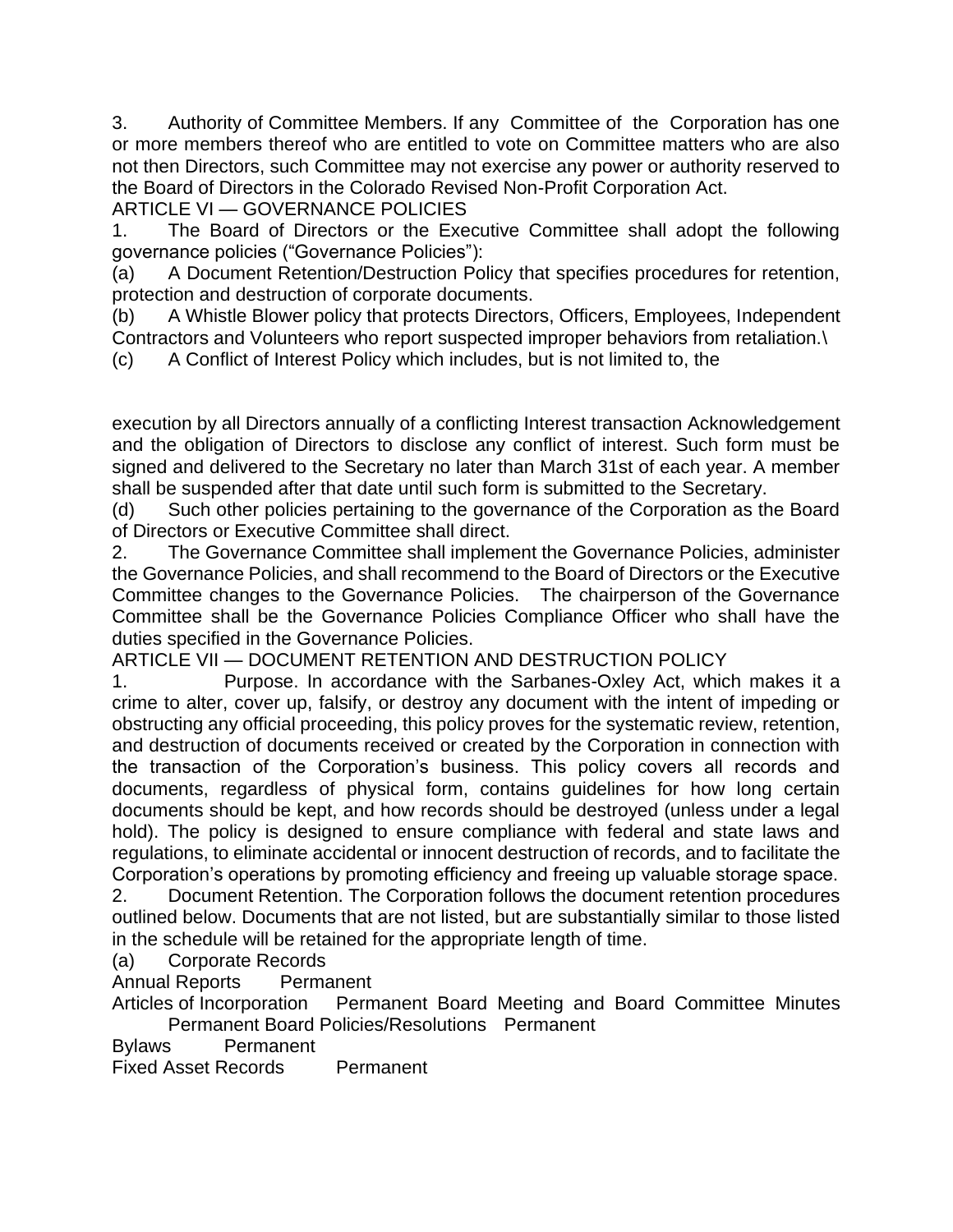IRS Application for tax-Exempt Status (Form 1023) Permanent IRS Determination Letter Permanent State Sales Tax Exemption Letter Permanent Contracts (after expiration) 7 years Correspondence (general) 3 years (b) Accounting and Corporate Tax Records Annual Audits and Financial Statements Permanent IRS Form 990 Tax ReturnsPermanent General Ledgers 7 years Permanent Business Expense Reports 7 years Permanent IRS Form 1099 7 years Journal Entries 7 years Invoices 7 years Sales Records (box office, concessions, gift shop) 5 years Petty Cash Vouchers 3 years Cash Receipts 3 years Credit Card Receipts 3 years (c) Bank Records Check Registers 7 years Permanent Bank Deposit Slips 7 years Bank Statement and reconciliation 7 years Electronic Fund Transfer Documents 7 years (d) Payroll and Employment Tax Records Payroll Registers Permanent State Unemployment Tax recordsPermanent Earnings Records 7 years Garnishment Records 7 years Payroll tax Returns 7 years W-2 Statements 7 years (e) Employee Records Employee and Termination Agreements Permanent Records Relating to Promotion, Demotion, Or Discharge7 Years after Termination Accident reports and Worker's Compensation Records 5 years Salary Schedules 5 years

Employment Applications 3 years

I-9 Forms 3 years

after Termination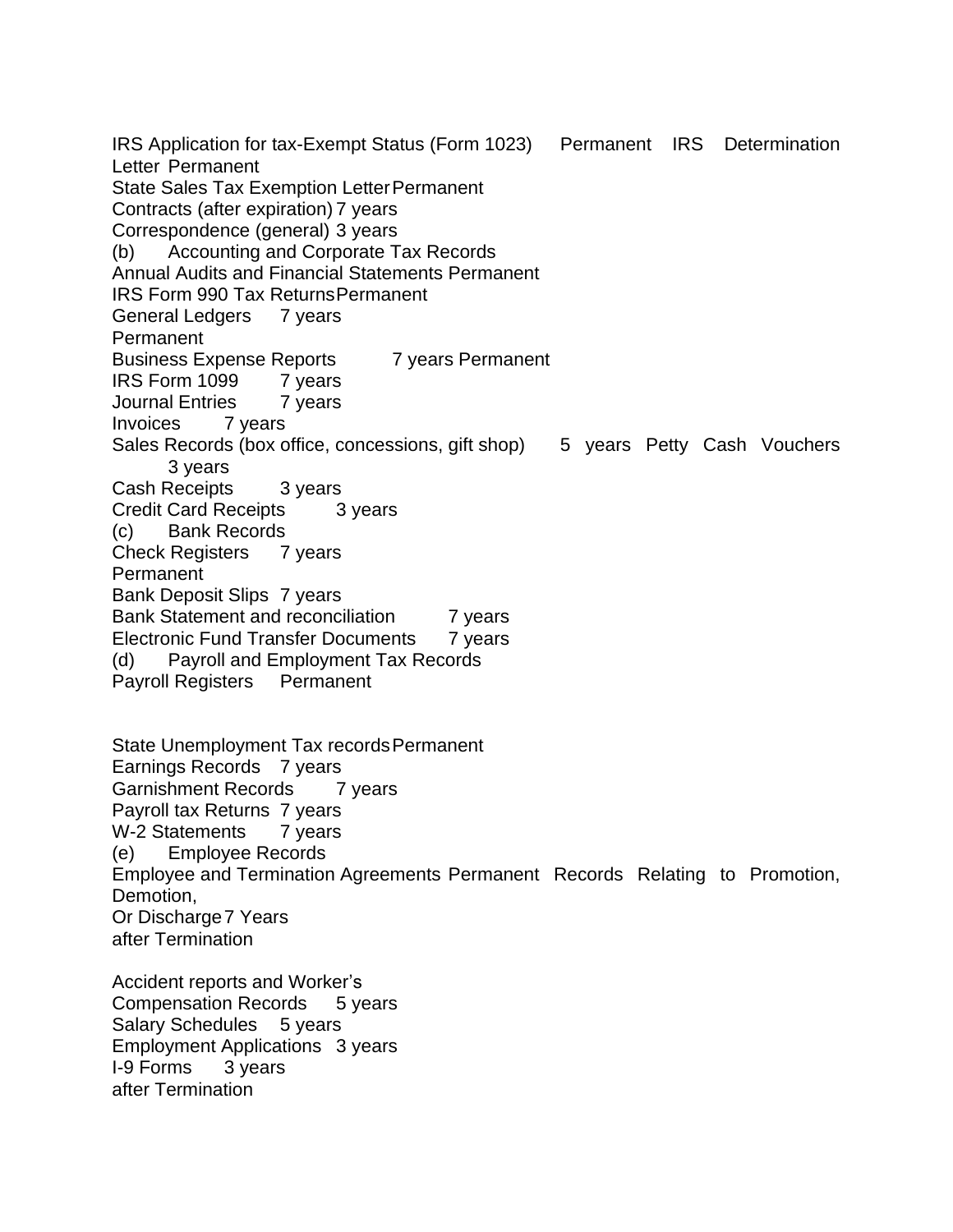Time Cards 2 years (f) Donor and Grant Records Donor Records and Acknowledgement Records 7 years Grant Applications and Contracts 7 years after Completion

(g) Legal and Insurance Appraisals Permanent Insurance Policies Permanent General Contracts 3 years after **Termination** 3. Electronic Documents and Records. Electronic documents will be

retained as if they were paper documents. Therefore, any electronic files, including records of

donations made online that fall into one of the documents types on the above schedule will be maintained for the appropriate amount of time. If a user has sufficient reason to keep an e-mail message, the message should be printed in hard copy and kept in the appropriate file or moved to an "archive" computer file folder. Backup and recovery methods will be tested on a regular basis.

4. Emergency Planning. The Corporation's records will be stored in a safe, secure, and accessible manner. Documents and financial files that are essential to keeping the Corporation operating in an emergency will be duplicated or backed up at least every week and maintained off-site.

5. Document Destruction. The Corporation's Treasurer is responsible for the ongoing process if identifying its records, which have met the required retention period, and overseeing their destruction. Destruction of financial and personnel-related documents will be accomplished by shredding.

Document destruction will be suspended immediately, upon any indication of an official investigation or when a lawsuit is filed or appears imminent. Destruction will be reinstated upon conclusion of the investigation.

6. Compliance. Failure on the part of employees to follow this policy can result in possible civil and criminal sanctions against the Corporation and its employees and possible disciplinary action against responsible individuals. The Treasurer will periodically review these procedures with legal counsel or the Corporation's accountant to ensure that they are in compliance with new or revised regulations.

ARTICLE VIII – WHISTLEBLOWER POLICY

1. General. The Corporation's Code of Ethics and Conduct ("Code") requires Directors, Officers, and employees to observe high standards of business and personal ethics in the conduct of their duties and responsibilities. As employees and representatives of the Corporation, we must practice honesty and integrity in fulfilling our responsibilities and comply with all applicable laws and regulations.

2. Reporting Responsibility. It is the responsibility of all Directors, Officers, and employees to comply with the Code and to report violations or suspected violations in accordance with this Whistleblower Policy.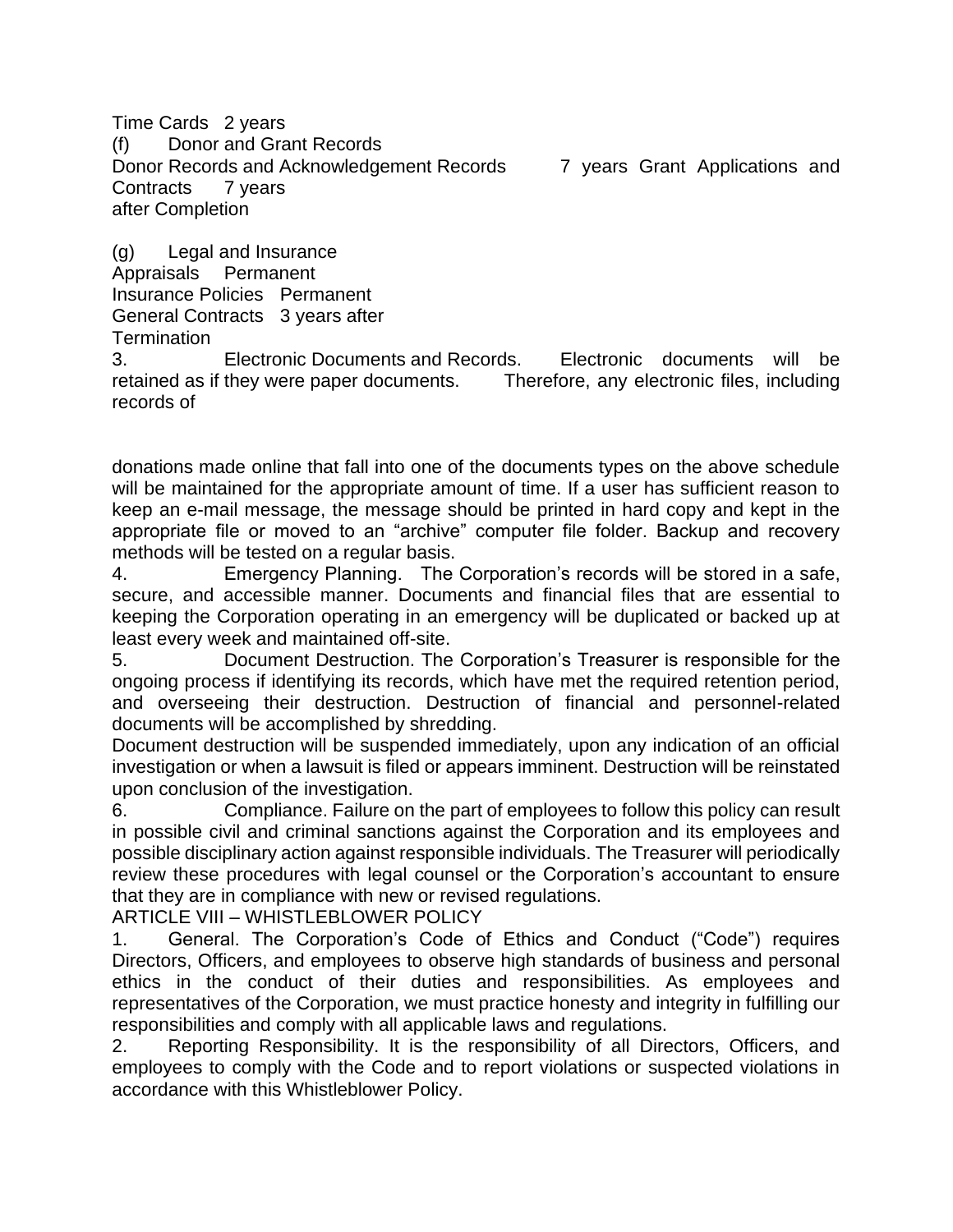3. No Retaliation. No Director, Officer, or employee who in good faith reports a violation of the Code shall suffer harassment, retaliation, or adverse employment consequence. An employee who retaliates against someone who has reported a violation in good faith is subject to discipline up to and including termination of employment. This Whistleblower Policy is intended to encourage and enable employees and others to raise serious concerns within the organization prior to seeking resolution outside the Corporation.

4. Reporting Violations. The Code addresses the Corporation's open-door policy and suggests that employees share their questions, concerns, suggestions, or

complaints with someone who can address them properly. In most cases the Executive Committee is in the best position to address an area of concern. However, if you are not comfortable speaking with your supervisor or you are not satisfied with the Executive Committee's response, you are encouraged to speak with any member of the Board who you are comfortable approaching. Directors are required to report suspected violations of the Code of Conduct to the Corporation's Executive Committee, who has specific and exclusive responsibility to investigate all reported violations. For suspected fraud, or when you are not satisfied or uncomfortable with following the Corporation's open-door policy, individuals should contact the Corporation's Executive Committee directly.

5. Compliance. The Corporation is responsible for investigating and resolving all reported complaints and allegations concerning violations of the Code and, at its discretion, shall advise the Board of Directors.

6. Accounting and Auditing Matters. The Executive Committee of the Board shall address all reported concerns or complaints regarding corporate accounting practices, internal controls, or auditing.

7. Acting in Good Faith. Anyone filing a complaint concerning a violation or suspected violation of the Code must be acting in good faith and have reasonable grounds for believing the information disclosed indicates a violation of the Code. Any allegations that prove not to be substantiated and which prove to have been made maliciously or knowingly to be false will be viewed as a serious disciplinary offense.

8. Confidentiality. Violations or suspected violations may be submitted on a confidential basis by the complainant or may be submitted anonymously. Reports of violations or suspected violations will be kept confidential to the extent possible, consistent with the need to conduct an adequate investigation.

9. Handling of Reported Violations. The Executive Committee will notify the send and acknowledgement receipt of the reported violation or suspected violation within 30 business days. All reports will be promptly investigated and appropriate corrective action will be taken if warranted by the investigation.

ARTICLE IX – CONFLICTS OF INTEREST

1. Conflicting Interest Transaction Defined. Colorado law defines a

Conflicting Interest Transaction to include (i) contracts, (ii) transactions or (iii) other financial relationships between a nonprofit corporation and a director or related party. A related party is defined as a spouse, a descendent, an ancestor, a sibling, the spouse or descendent of a sibling, and estate or trust, in which the director or a party related to a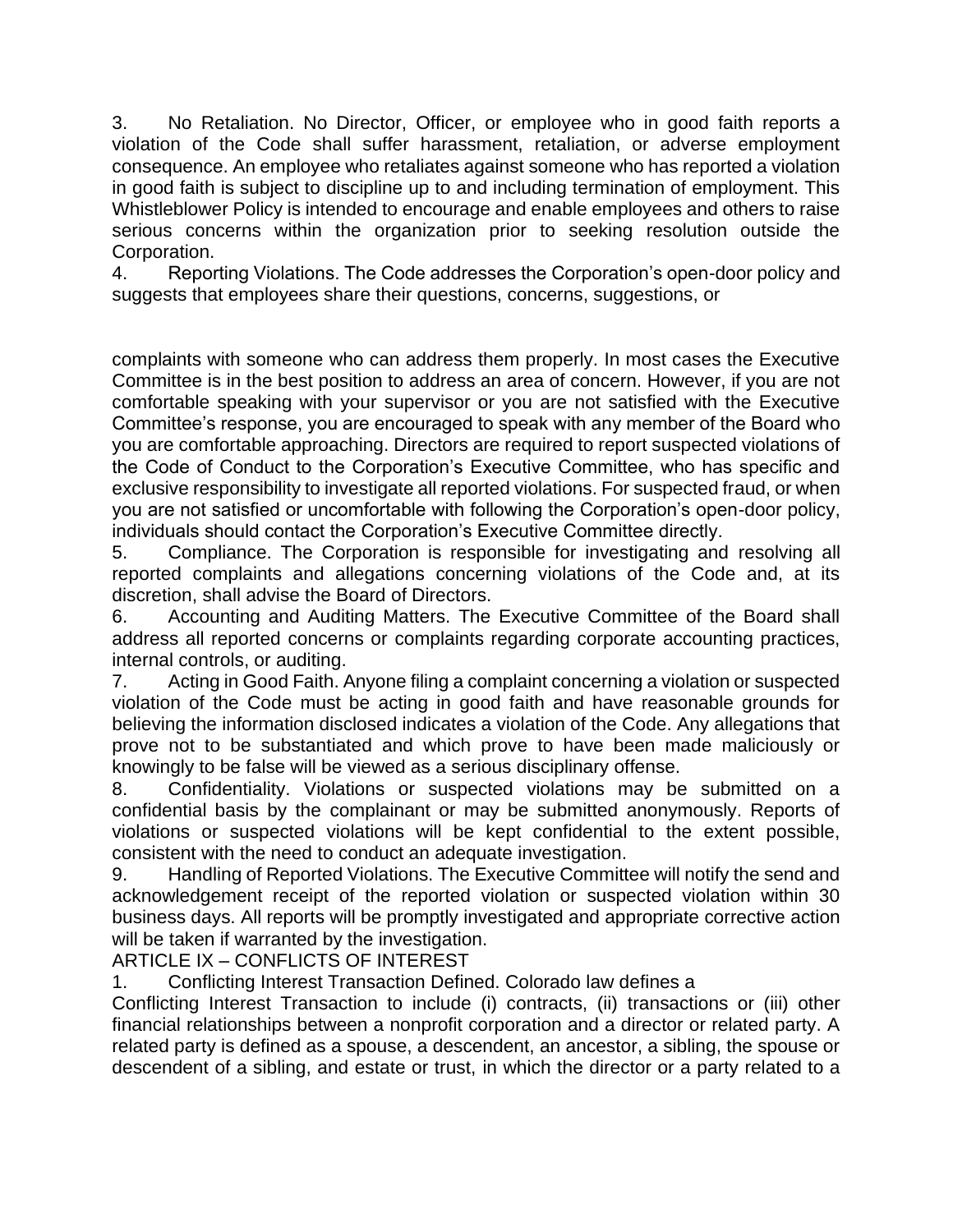director has a beneficial interest, or an entity in which a party related to a director is a director, officer, or has a financial interest.

2. Conflicting Interest Transaction Acknowledgement. At the Annual Meeting of the Board of Directors, or within ninety (90) days thereafter, each Director shall

execute such Conflicting Interest Transaction Acknowledgement which has previously been adopted by the Board of Directors.

3. Directors' obligation to Disclose. If a Conflicting Interest Transaction should arise involving said Director, said Director will inform the Board of Directors that a Conflicting Interest Transaction has arisen and the material facts regarding the director's interest, relationship and the Conflicting Interest Transaction.

ARTICLE X — CONTRACTS, CHECKS, DEPOSITS AND FUNDS

1. Contracts. The Board of Directors may authorize any Officer or Officers, agent or agents of the Corporation, in addition to the Officers so authorized by these Bylaws, to enter into any contract or execute and deliver any instrument in the name of and on behalf of the Corporation, and such authority may be general or confined to specific instances.

2. Checks. All checks, drafts or orders for the payment of money, notes or other evidences of indebtedness issued in the name of the Corporation, shall be signed by such Officer or Officers, agent or agents of the Corporation and in such manner as shall from time to time be determined by resolution of the Board of Directors. In the absence of such determination by the Board of Directors, such instruments shall be signed by the (ADD IN) Vice President, Treasurer or an Assistant Treasurer and countersigned by the President or a Vice President of the Corporation.

3. Deposits. All funds of the Corporation shall be deposited from time to time to the credit of the Corporation in such banks, trust companies or other depositories as the Board of Directors may select.

4. Gifts. The Board of Directors may accept on behalf of the Corporation any contribution, gift, bequest or devise for the general purposes or for any special purpose of the Corporation.

5. No Stocks / Dividends. The Corporation shall not have nor issue shares of stock. No dividend shall be paid and no part of the net earnings of the Corporation shall inure to the benefit of, or be distributed to, its Directors, Officers, Members, or other private persons.

6. Loans. No loans shall be made by the Corporation to its Directors or Officers.

## ARTICLE XI — BOOKS AND RECORDS

1. Books and Records. The Corporation shall keep correct and complete booksand records of account and shall also keep minutes of the proceedings of the Board of Directors and committees having any of the authority of the Board of Directors.

ARTICLE XII — FISCAL YEAR 1. Fiscal Year. The fiscal year of the Corporation shall be a calendar year. ARTICLE XIII — DUES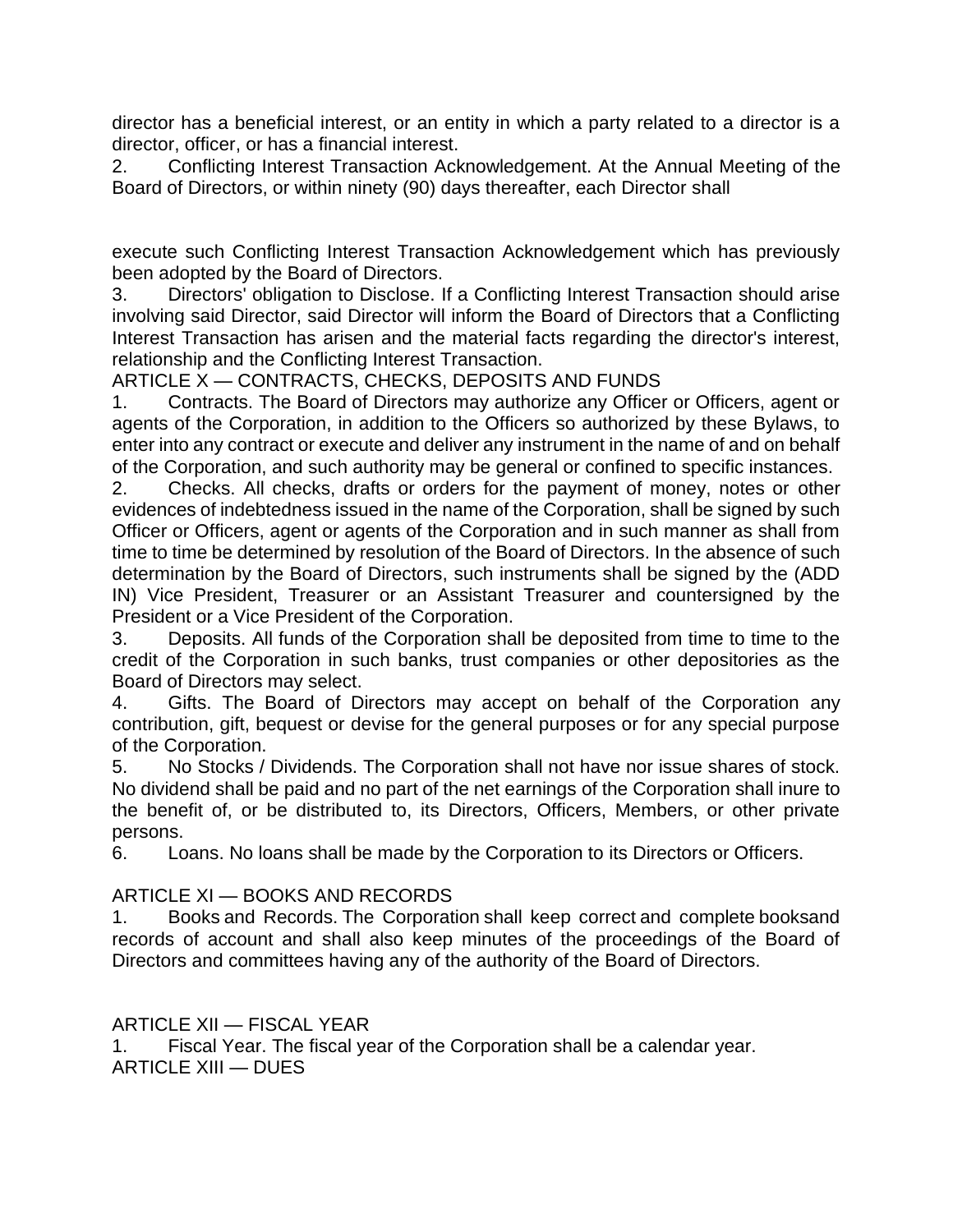1. Annual Dues. The Board of Directors may determine from time to time the amount of initiation fee, if any, and annual dues payable to the Corporation by Members.

2. Payment of Dues. Dues shall be payable as a condition of membership in the Corporation. Dues for new Members shall be payable at the time the application for membership is submitted. Dues for existing Members shall be payable on the anniversary of the date the existing Member became a Member.

ARTICLE XIV — SEAL

1. Seal. The board of Directors shall provide a corporate seal, which shall be in the form of a circle and shall have inscribed thereon the name of the Corporation and the words "Corporate Seal Beaver Creek Property Owners' Association, Inc."

# ARTICLE XV — AMENDMENT TO BYLAWS

1. Amendment to Bylaws. These Bylaws may be altered, amended or repealed and new Bylaws may be adopted by a majority of the Directors present at any regular meeting or at any special meeting, if at least three days written notice is given of the intention to alter, amend or repeal or to adopt new Bylaws at such meeting; provided, however, that these Bylaws shall not be altered, amended or repealed and new Bylaws adopted if to do so would impair the Corporation's tax-exempt status or would permit money to be used for nonexempt purposes.

# ARTICLE XVI – EMERGENCY BYLAWS

1. Duration of Emergency Bylaws. The Emergency Bylaws provided in this Article XIII (CHANGE TO) XVI shall be operative during any emergency in the conduct of the business of the Corporation resulting from an attack on the United States or any nuclear or atomic disaster, notwithstanding any different provision in the preceding articles of the Bylaws or in the Articles of Incorporation of the Corporation or in the Colorado Nonprofit Corporation Code. To the extent not inconsistent with the provisions of this Article, the Bylaws provided in the preceding articles shall remain in effect during such emergency and upon its termination the Emergency Bylaws shall cease to be operative.

2. Emergency Bylaws. During any such emergency:

(a) A meeting of the Board of Directors may be called by any Officer or Director of the Corporation. Notice of the time and place of the meeting shall be given by the

person calling the meeting to such of the Directors as it may be feasible to reach by any available means of communication. Such notice shall be given at such time in advance of the meeting as circumstances permit in the judgment of the person calling the meeting. (b) At any such meeting of the Board of Directors, a quorum shall consist of the number of Directors in attendance at such meeting.

(c) The Board of Directors, either before or during any such emergency, may, effective for the duration of the emergency, change the principal office or designate several alternative principal offices or regional offices, or authorize the Officers so to do.

(d) The Board of Directors, either before or during any such emergency, may provide, and from time to time modify, lines of succession in the event that during such an emergency any or all Officers or agents of the Corporation shall for any reason be rendered incapable of discharging their duties.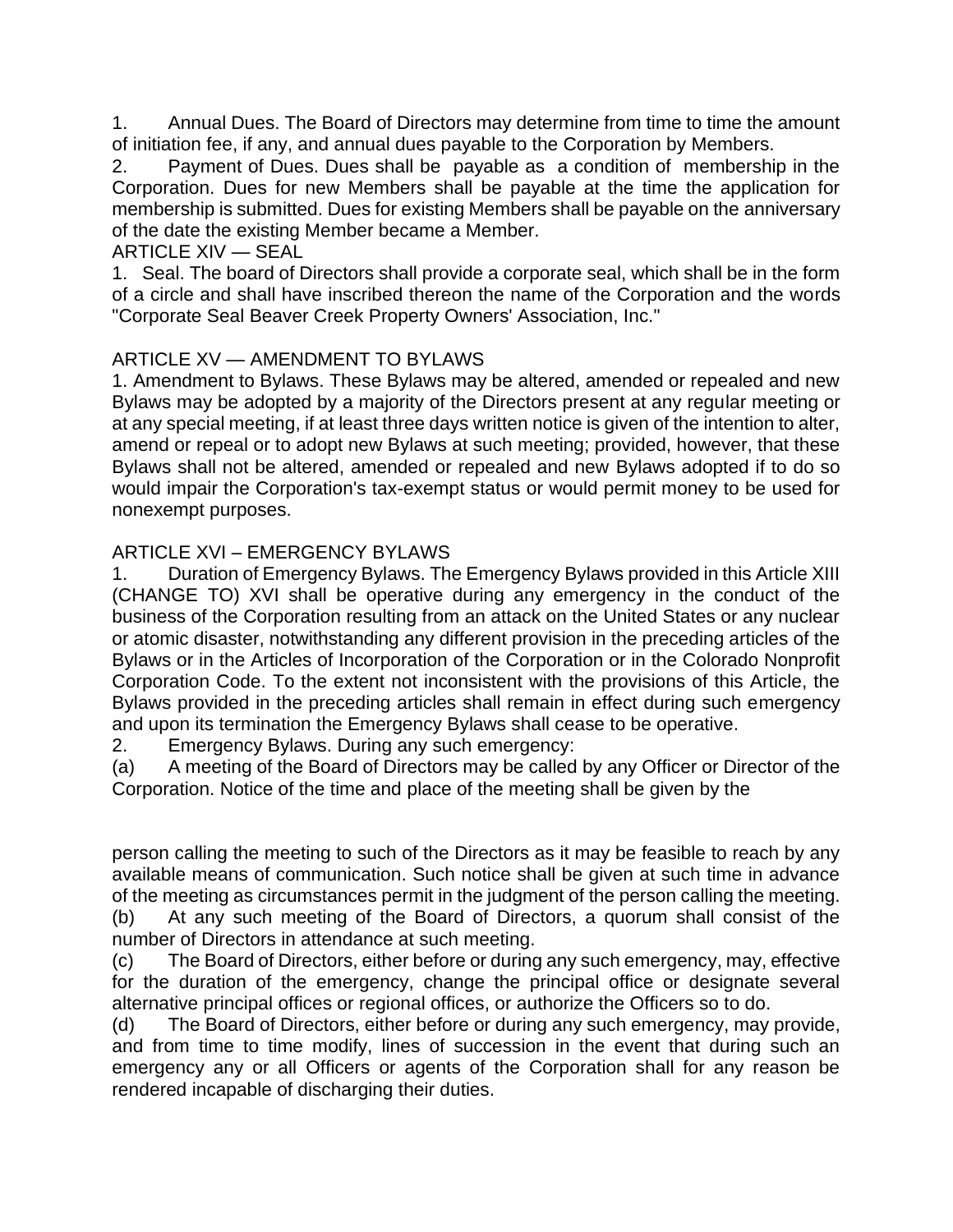(e) To the extent required to constitute a quorum at any meeting of the Board of Directors during any such emergency, the Officers of the Corporation who are present shall be deemed, in order of rank and within the same rank in order of seniority, Directors for that meeting.

(f) No Officer, Director or employee acting in accordance with these Emergency Bylaws shall be liable except for willful misconduct. No Officer, Director, or employee shall be liable for any action taken by him/her in good faith in any emergency in furtherance of the ordinary affairs of the Corporation even though not authorized by the bylaws in effect.

(g) These Emergency Bylaws shall be subject to repeal or change by further action of the Board of Directors, but no such repeal or change

shall modify the provisions of the preceding paragraph with regard to action taken prior to the time of such repeal or change. Any amendment of these

Emergency Bylaws may make any further or different provision that may be practical and necessary for the circumstances of the emergency.

### ARTICLE XVII — INDEMNIFICATION

1. Definitions. For purposes of this Article XIV (CHANGE TO) VII, the following terms shall have the meanings set forth below:

(a) Proceeding . Any threatened, pending or completed action, suit or proceedings, whether civil, criminal, administrative or investigative and whether formal or informal;

(b) Indemnified Party. Any person who is or was a party or is threatened to be made a party to any proceeding by reason of the fact that he

is or was a Director or Officer of the Corporation or, while a Director or Officer of the Corporation (changed from Association), is or was serving at the request of the Corporation as a director, officer, partner, trustee, employee or agent of another corporation, partnership, joint venture, trust or other enterprise including, without limitation, any employee benefit plan of the Corporation (changed from Association) for which any such person is or was serving as a trustee, plan administrator or other fiduciary.

2. Indemnification. The Corporation (changed from Association) shall indemnify any Indemnified Party in any Proceeding to the fullest extent permitted by law.

3. Insurance . By action of the Board, notwithstanding any interest of the Directors in such action, the Corporation (changed from Association) may purchase and maintain insurance, in such amounts as the Board may deem appropriate, on behalf of any Indemnified Party against any liability asserted against him/her and incurred by him/her in his/hers capacity of or arising out of his/hers status as an Indemnified Party, whether or not the Corporation (changed from Association) would have the power to indemnify him/her against such liability under applicable provisions of laws.

4. Righ t t o Impos e Condition s t o Indemnification . The Corporation (changed from Association) shall have the right to impose, as conditions to any indemnification provided or permitted in this Article XIV, such reasonable requirements and conditions as to the Board may appear appropriate in each specific case and circumstances including, without limitation, any one or more of the following: (a) that any counsel representing the person to be indemnified in connection with the defense or settlement of any proceeding shall be counsel mutually agreeable to the person to be indemnified and to the Corporation (changed from Association); (b) that the Corporation (changed from Association) shall